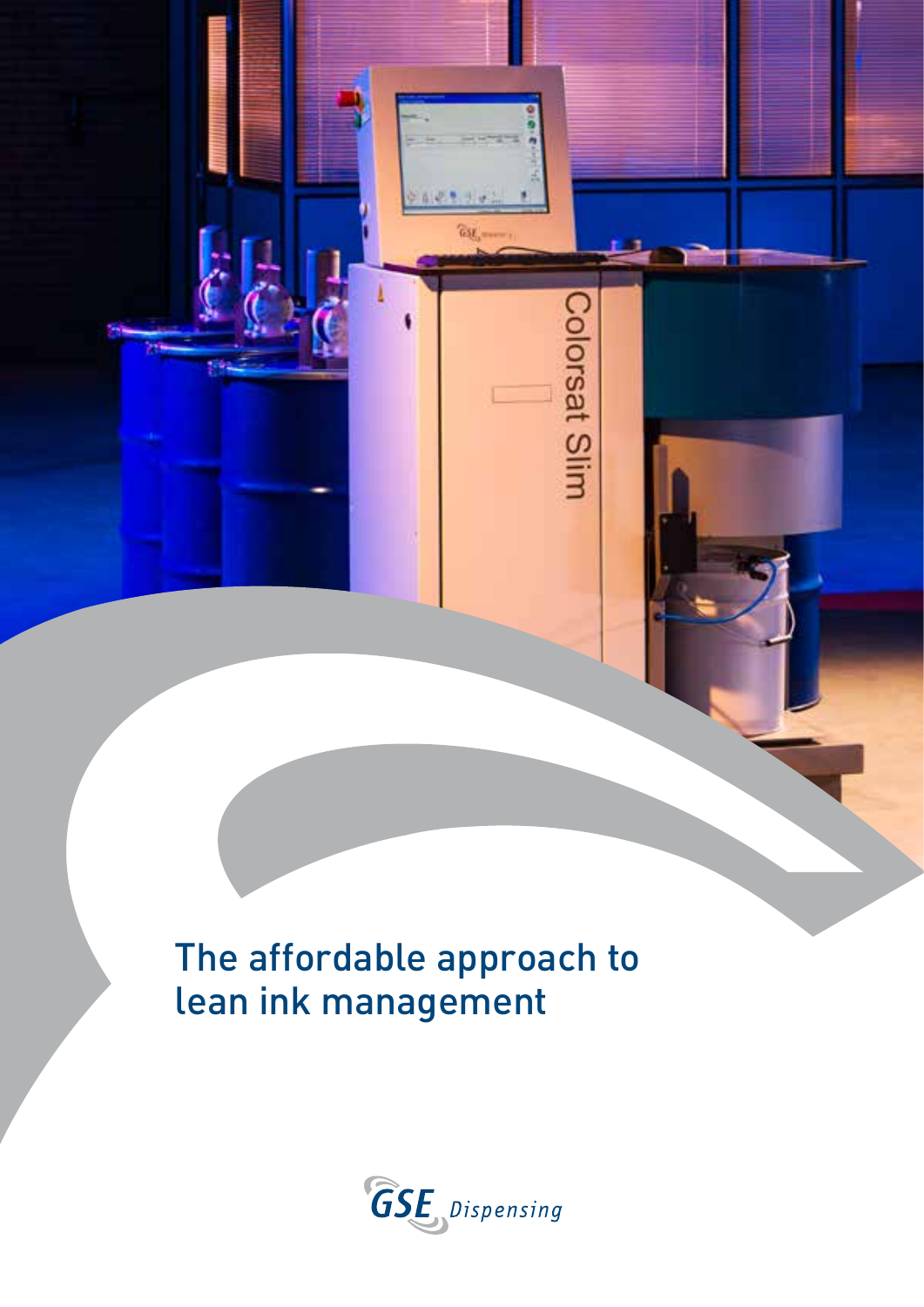# Do your ink room a favour

The Colorsat® Slim revolutionised the printing industry, by offering the first affordable ink dispenser for the paper, board and flexible packaging converter. It is specifically designed for dispensing production batches of water-based and solvent-based printing ink into 25-litre (~ 6,5 gallon) buckets. The advantages are huge:

- fast installation
- simple operation
- low maintenance
- flexible arrangement of system and storage drums

## Fast installation

We are committed to helping you reach full productivity in as short a time as possible. That's why we make our systems so easy to install. The Slim features a modular flexible frame design for hoses, improved pump units and a software configuration wizard. With a trained GSE engineer to set your system up and provide full training, your Slim is fully operational in just two days.

### Simple operation

Built on GSE's proven ink dispensing technology, the Slim gives you ultimate reliability, speed and accuracy. Excellent flow dynamics mean a four-colour recipe is ready in just four minutes. The sliding weighing tray allows easy placing, filling and removing of ink buckets up to 470 mm height. And hoses connections feature quick couplers, for fast, clean, drip-free exchange of ink barrels.



### Easy to clean and maintain

The Slim is easy to clean, helping reduce downtime and minimise the chance of disrupted ink flow. Handy features include a new combined wet and dry cleaning unit and a stainless steel dispense area. With a minimum of moving parts and easy access to key components, maintaining the Slim could not be simpler. A connection for remote access links your system with our helpdesk, for quick analysis of the system's database and machine status. With GSE's technical support to provide constant back up and know-how, your ink logistics are always in safe hands.

#### Advanced user friendly software

All GSE systems are powered by IMS™ ink management software. Recipes of production colours are entered into the database only once, and are directly available. The only necessary input to make a batch is the weight. Already at entry of the weight, IMS will prompt for available returns. An upgrade to the IMS Premium package offers extra benefits such as improved order and stock management features. All system users who subscribe to a service contract benefit from free software updates as soon as they become available.

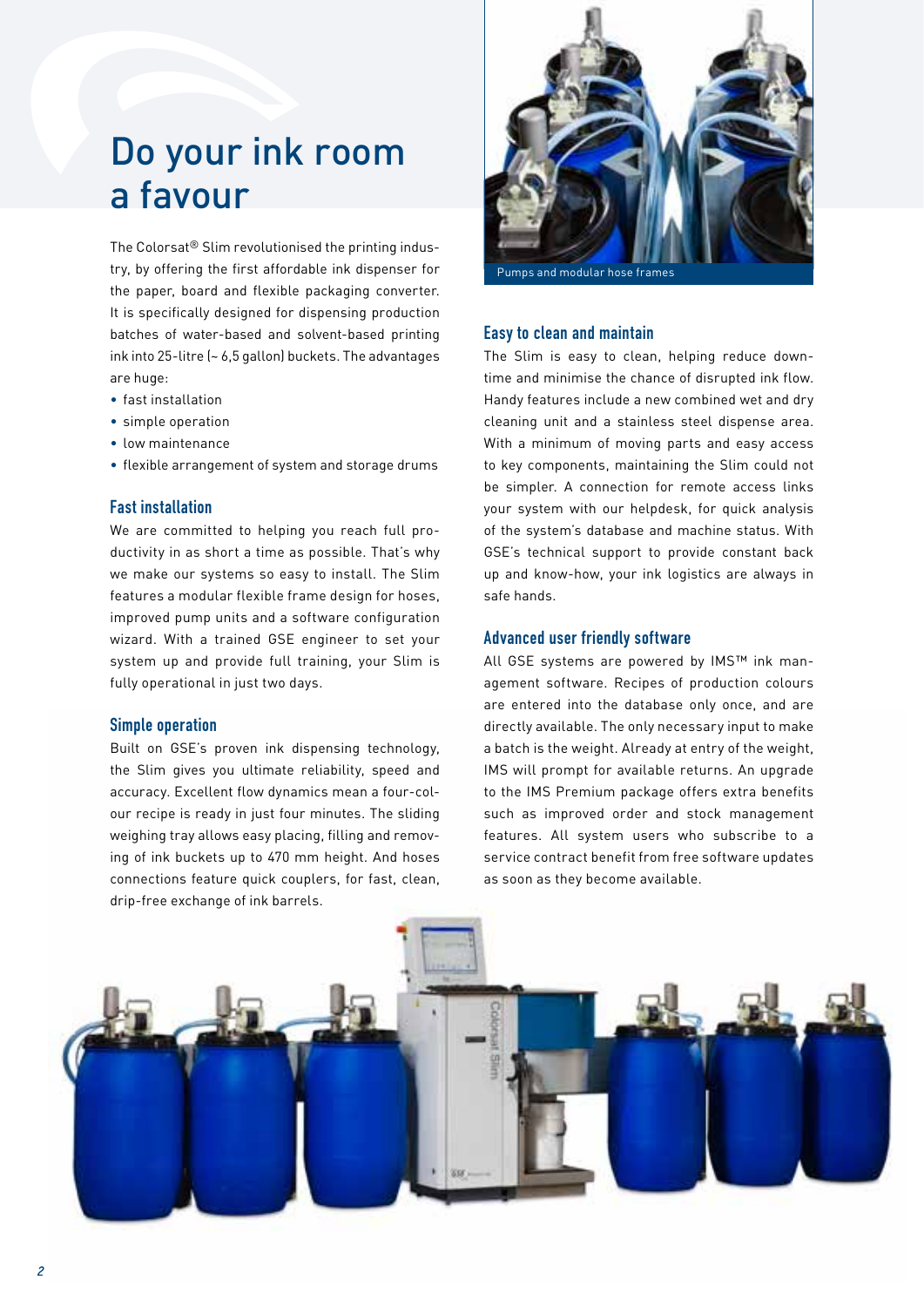

### Specification

The Colorsat Slim is designed for fully automatic and computerised dispensing of production batches of up to 25 kg (~55 lbs) gross. Two models are available for either solvent-based or water-based inks.

#### **General technical data**

- Max 20 ink components
- Diaphragm pumps with smooth flow pulsation dampers
- 35 kg (~77 lbs) weighing unit with 1 gram (0.002 lbs) readability
- Sliding weighing tray for easily adding return inks and manual components
- Stainless steel 316 dispensing valves
- Combined wet and dry automatic valve cleaning
- Modular rack stand for pumps and hoses
- Modular dispense control console including TFT colour screen, PC, keyboard and mouse
- Inkjet printer
- Connection for remote access
- IMS ink management software



#### **General specifications**

- Viscosity: max 120 sec Din Cup 4 (560 mPas)
- Dispense accuracy inks and bases ± 1 gram (0.002 lbs), water and solvents ± 5 gram (0.01 lbs)
- Dispensing speed: faster than 4 minutes for a recipe of 20 kg (~ 44 lbs) with 4 components

#### **Options**

The Colorsat Slim can be adapted with several general options:

Spare parts

IMS Premium package

IMS Logistics

Barcode package (barcode scanner and thermal printer)

Connection with a colour formulation system

Suction cages

Smart UPS (Uninterruptible Power Supply)

ERP connection

Remote support contract

Support and maintenance contract



Colorsat Slim example lay-out